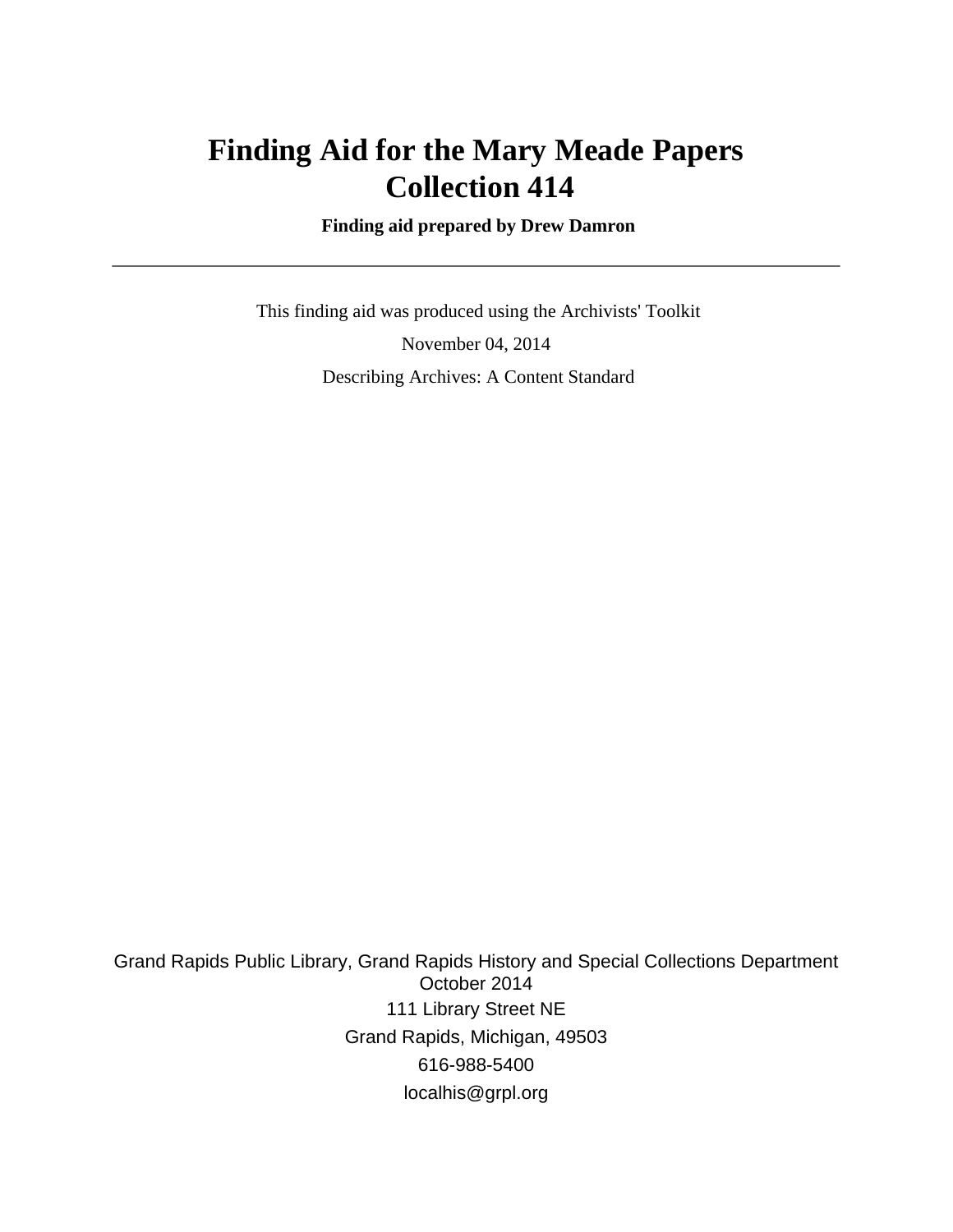# **Table of Contents**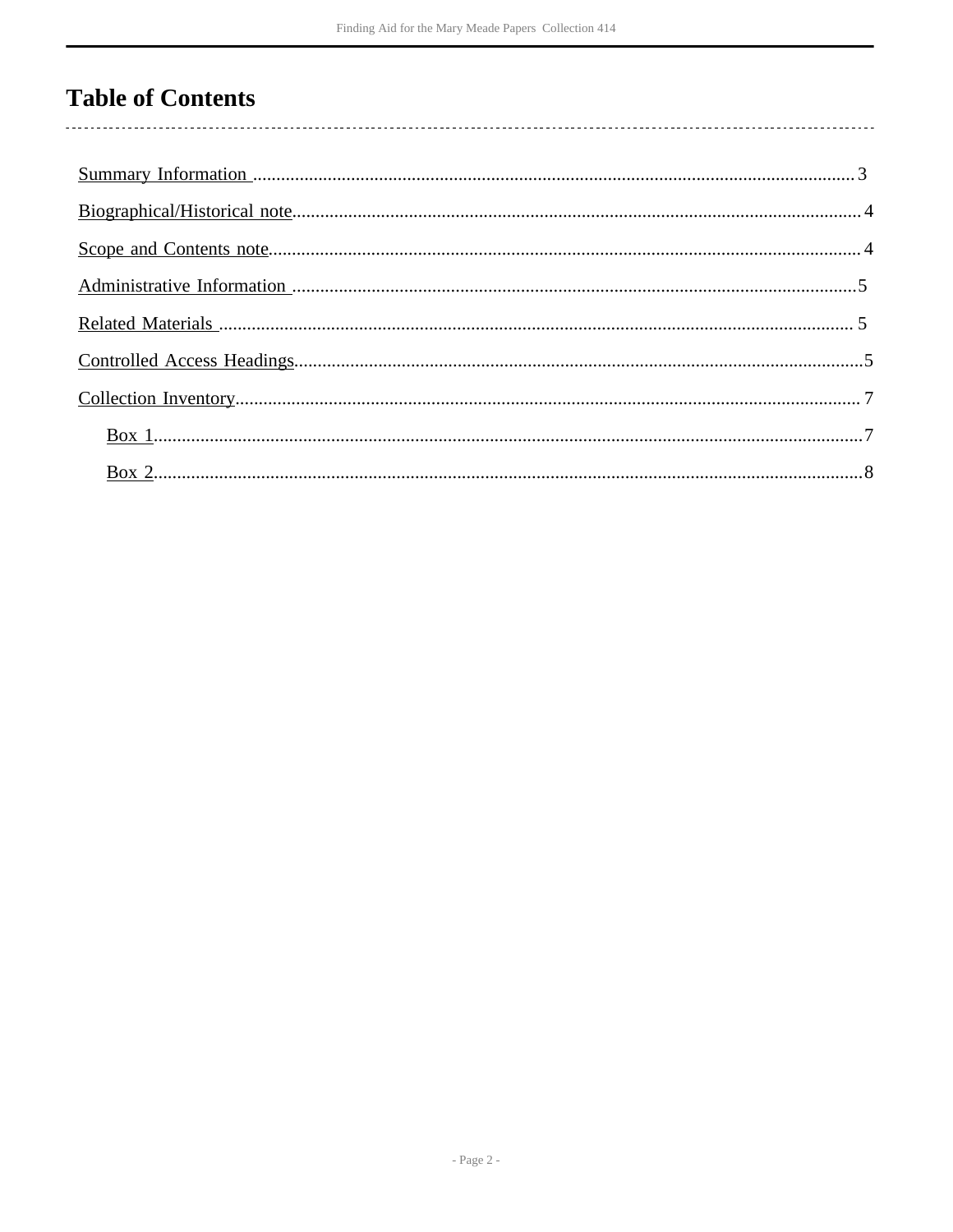# <span id="page-2-0"></span>**Summary Information**

| <b>Repository</b> | Grand Rapids Public Library, Grand Rapids History and Special<br><b>Collections Department</b>                                                                                                                                                                                                                                                                        |
|-------------------|-----------------------------------------------------------------------------------------------------------------------------------------------------------------------------------------------------------------------------------------------------------------------------------------------------------------------------------------------------------------------|
| <b>Title</b>      | Mary Meade Papers                                                                                                                                                                                                                                                                                                                                                     |
| Date [bulk]       | Bulk, 1943-1951                                                                                                                                                                                                                                                                                                                                                       |
| Date [inclusive]  | 1934-1978                                                                                                                                                                                                                                                                                                                                                             |
| <b>Extent</b>     | 1.0 Linear feet                                                                                                                                                                                                                                                                                                                                                       |
| Language          | English                                                                                                                                                                                                                                                                                                                                                               |
| <b>Abstract</b>   | This collection, donated by Mrs. Richard H. Meade (Mary Robinson)<br>consists of Grand Rapids Planning Comission minutes and reports from<br>1943-47; zoning maps and plans from 1934-60; articles of incorporation<br>for the Metropolitan Planning Association and correspondences in regards<br>to its founding; and copies of the "Metropolitan Planner" 1944-46. |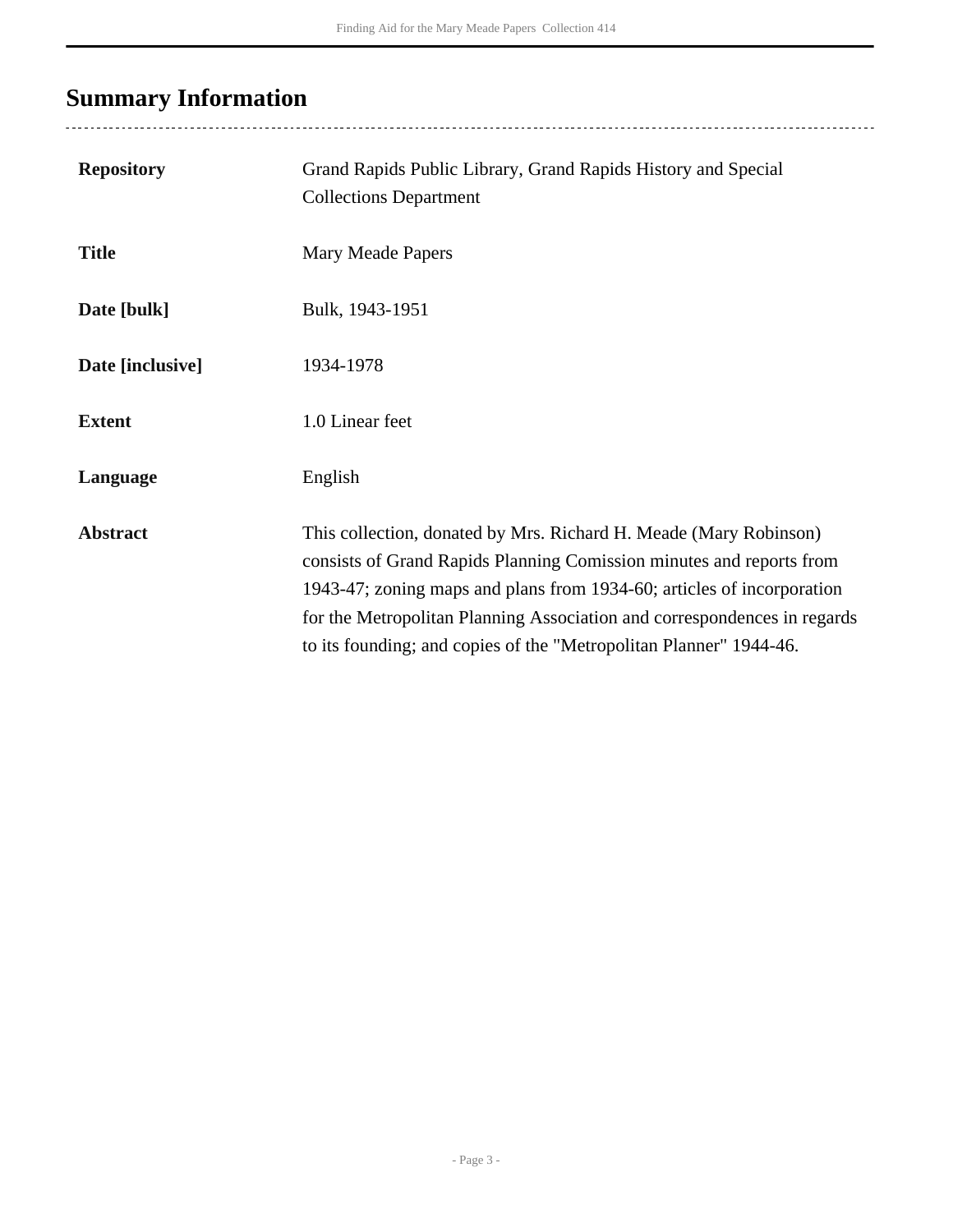## <span id="page-3-0"></span>**Biographical/Historical note**

Mary Meade was born Mary M. Martin in New York on August 22, 1897, and died in Grand Rapids on May 19, 1982. Her mother's name was Althea, and her father, John B. Martin, became a member of the city planning department in 1921. Mary was appointed by Mayor George Welsh to the municipal planning department to succeed her father in 1943. She was elected to serve a three year term on the board of directors (along with Dorothy Judd) of the Metropolitan Grand Rapids Planning Association on April 28th, 1945.

She was first married to Martin Robinson but later remarried Richard H. Meade II, a physician who practiced at 1810 Wealthy Ave (listed as the Medical Building Dispensary in the City Directory). She had five sons: Oliver L. Robinson, Richard H. Meade III, Charle F. Meade, James G. Meade, and David E. Meade. She lived most of her life in her home at 750 San Jose Drive in East Grand Rapids.

### <span id="page-3-1"></span>**Scope and Contents note**

The Metropolitan Planning Association was formed to plan the city's postwar development. A banquet was held on August 31st 1943 at the Morton Hotel Banquet Room where ideas for a citizens planning committee were first discussed. An organization committee was created out of this meeting, and their efforts resulted in the creation of the MPA on October 16th 1943. The address of the association was registered at the 700 Michigan Trust Building.

Under the Articles of Incorporation, the purpose of the MPA is "To promote cooperation in the planning efforts by all local government units in the Metropolitan area of Grand Rapids, Michigan, including the City of Grand Rapids, the territory adjacent thereto, and the County of Kent; to prepare, adopt and promulgate scientific plans for the economic and social development of the areas described; to prepare and distribute literature in connection therewith, and to provide the public with information relating to proper municipal planning and development."

These materials were already organized into folders upon donation, and the contents have been processed to reflect the order of materials as we had received it.

In 2001, the minutes of the Metropolitan Planning Association (Accession number 1986.059) were added to this collection to be integrated with the Meade materials as one large MPA collection. These minutes were later removed in May 2012 and turned into Collection 389 to retain the original curated donation as it was given to us.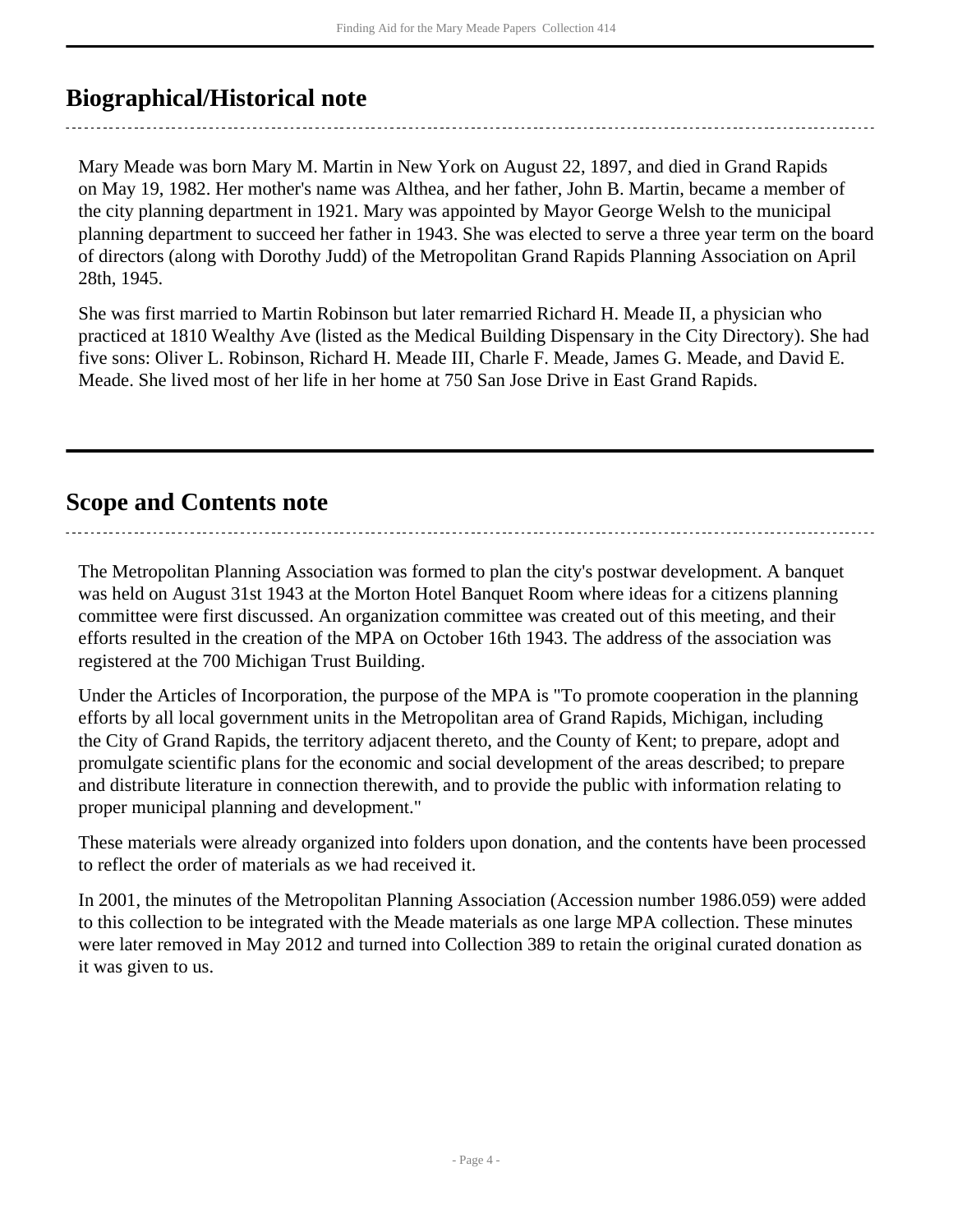### <span id="page-4-0"></span>**Administrative Information**

### **Publication Information**

Grand Rapids Public Library, Grand Rapids History and Special Collections Department October 2014

#### **Immediate Source of Acquisition note**

Gift from Mrs. Richard H. Meade (Mary Robinson/Mary Martin), accession number 1986.191

### <span id="page-4-1"></span>**Related Materials**

#### **Related Archival Materials note**

Collection 104, Dorothy Judd Papers

Collection 118, Grand Rapids Public Library urban renewal pictorials

Collection 285, GRPL Michigan & Grand Rapids Serials Collection

Collection 389, Metropolitan Grand Rapids Planning Association minutes

Collection 393, Benjamin Baum records on the Grand Rapids Metropolitan Area Study

### <span id="page-4-2"></span>**Controlled Access Headings**

### **Corporate Name(s)**

- Grand Rapids Metropolitan Area Study (Grand Rapids, Mich.).
- Metropolitan Grand Rapids Planning Association.

**Geographic Name(s)**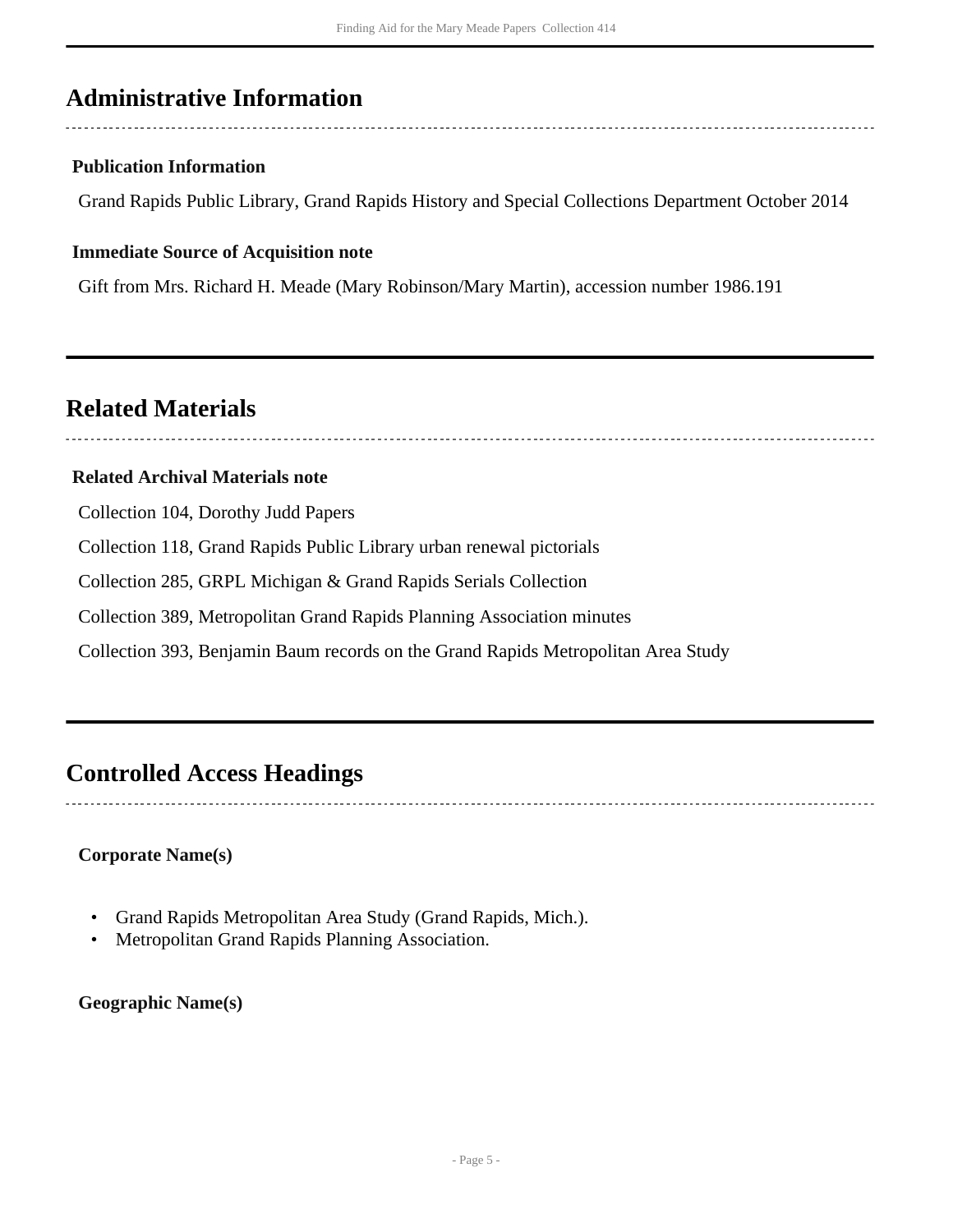- Grand Rapids (Mich.) -- History -- 20th Century
- Grand Rapids (Mich.) -- Politics and government

#### **Personal Name(s)**

• Meade, Mrs. Richard H.

#### **Subject(s)**

- City planning -- Michigan -- Grand Rapids
- Express highways -- Michigan -- History -- 20th century
- Highway planning -- Michigan -- Grand Rapids
- Metropolitan areas -- Michigan -- Grand Rapids
- Neighborhood planning -- Michigan -- Grand Rapids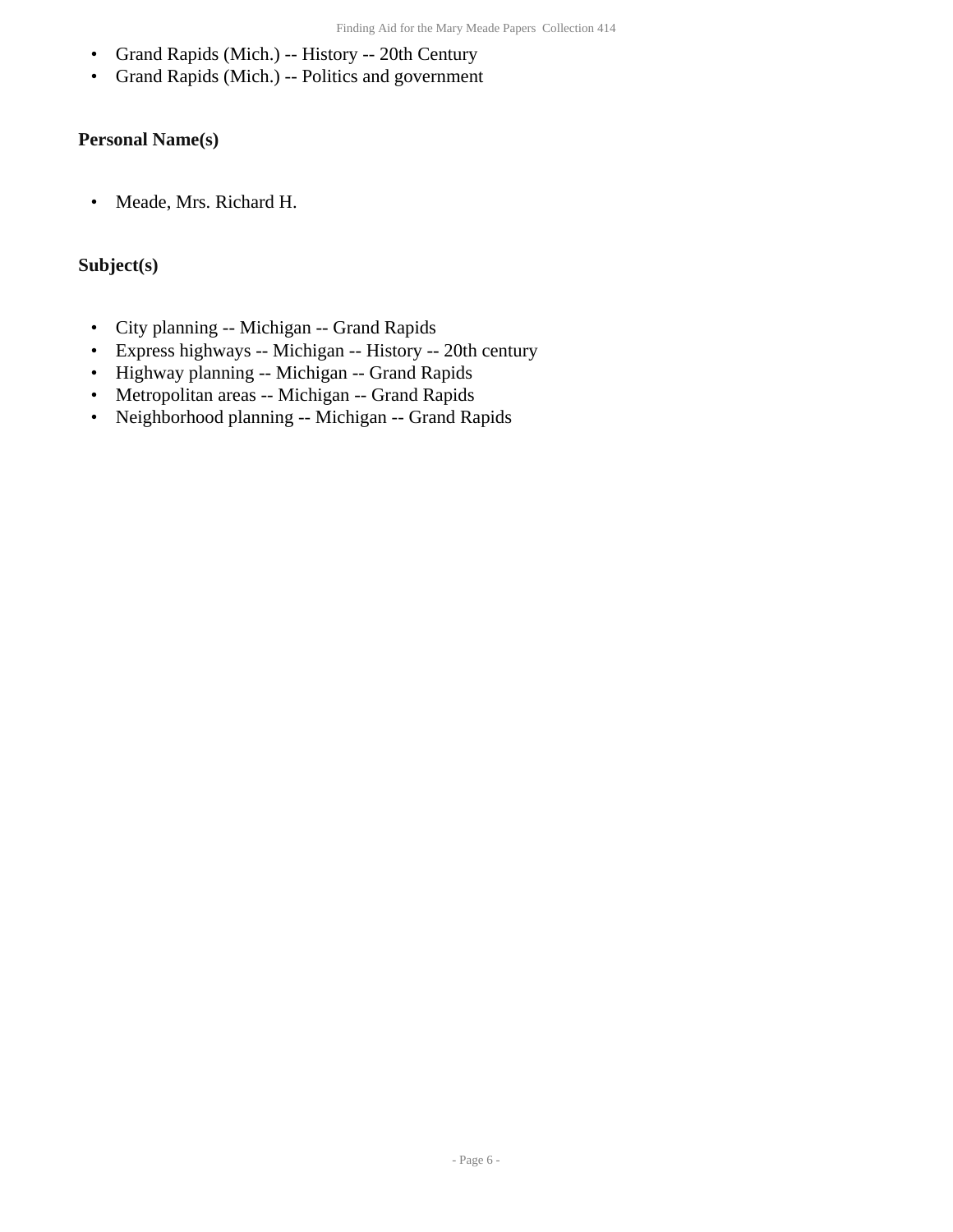## <span id="page-6-0"></span>**Collection Inventory**

<span id="page-6-1"></span>

| Box 1                                                                                 |              |                |
|---------------------------------------------------------------------------------------|--------------|----------------|
|                                                                                       | <b>Box</b>   | Folder         |
| <b>Street Plan and Expressway Clippings</b>                                           | $\mathbf{1}$ | $\mathbf{1}$   |
| Zoning-Newspaper Clippings and Maps                                                   | $\mathbf{1}$ | $\overline{2}$ |
| Minutes of City Planning Commission February 26, 1943 to March 6,<br>1944 1943-1944   | $\mathbf{1}$ | 3              |
| Minutes of City Planning Commission March 14, 1944 to September 10,<br>1945 1944-1945 | $\mathbf{1}$ | $\overline{4}$ |
| Metropolitan Planner May 1944 to July 1951                                            | $\mathbf{1}$ | 5              |
| Metropolitan Planner Supplements May 1944 to July 1951                                | $\mathbf{1}$ | 6              |
| Planning Ordinance GR Building Code - Housing                                         | $\mathbf{1}$ | $\overline{7}$ |
| Letters and Programs                                                                  | $\mathbf{1}$ | 8              |
| Housing, Street, and Parking Plans                                                    | $\mathbf{1}$ | 9              |
| Reports                                                                               | $\mathbf{1}$ | 10             |